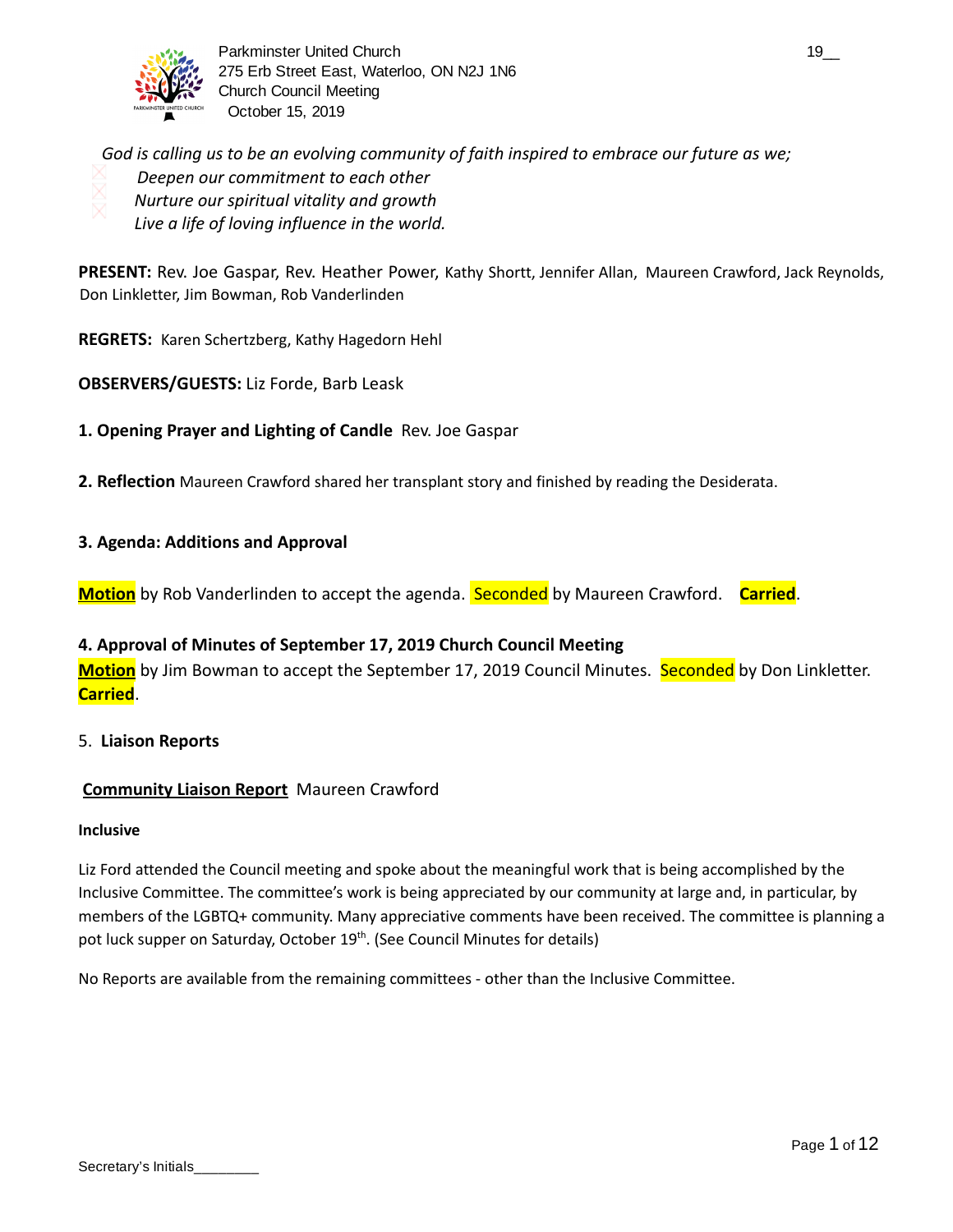

### **Development Liaison** Rob Vanderlinden

#### **Christian Education**

- The curriculum sent by the Stewardship committee is being used Sunday mornings until the first week of November.
- Young Family Halloween Party is on Saturday October 26<sup>th</sup> at 5:30 pm
- Planning for the kid's Christmas Pageant is under way. It will be in the service Sunday December 15<sup>th</sup> during Children's time.

#### **Worship**

● Worship/Music Calendar

|                  | October 2019                                                                                         | Preaching |
|------------------|------------------------------------------------------------------------------------------------------|-----------|
| 6 <sup>th</sup>  | Inspired to Give Stewardship Program week 1<br>-Worldwide Communion Sunday (grace style-in the pews) | Joe.      |
| $13^{\text{th}}$ | Inspired to Give Stewardship Program week 2<br>-Thanksgiving Sunday-Baptism very likely              | Joe       |
| 20 <sup>th</sup> | Inspired to Give Stewardship Program week 3-Interactive Reflection                                   | Joe       |
| 27 <sup>th</sup> | Inspired to Give Stewardship Program week 4<br>-Anniversary Sunday (61 years)-Stewardship Lunch      | Heather   |

|                  | Preaching                                    |         |
|------------------|----------------------------------------------|---------|
| 2 <sub>rd</sub>  | Inspired to Give Stewardship Program week 5  | Joe     |
| $10^{\text{th}}$ | Remembrance Sunday-Faith Formation Town Hall |         |
| 17 <sup>th</sup> | Children's Sunday—                           | Heather |
| $24^{\text{th}}$ | Reign of Christ—                             | Joe     |

|                  | Preaching                                                   |         |
|------------------|-------------------------------------------------------------|---------|
| 1 <sup>st</sup>  | Advent 1-Hope-Communion (response style-come forward)       | Joe     |
| $R^{\text{th}}$  | Advent 2-Peace—Interactive Reflection— One December Night?  | Joe     |
| $15^{\text{th}}$ | Advent 3-Joy—White Gift?——Pageant?—                         | Heather |
| 22 <sup>nd</sup> | Advent 4-Love—Longest Night Service                         |         |
| $24th$ Tues      | Christmas Eve-7 pm-Family Service-Pageant?/Christmas-10     |         |
|                  | pm-Communion Service (response style-come forward)          |         |
| 29 <sup>th</sup> | 1 <sup>st</sup> Sunday after Christmas-Joe or Heather away. |         |

#### **Related to Worship Schedule**:

● The current plan is for Heather to deliver the sermon once a month.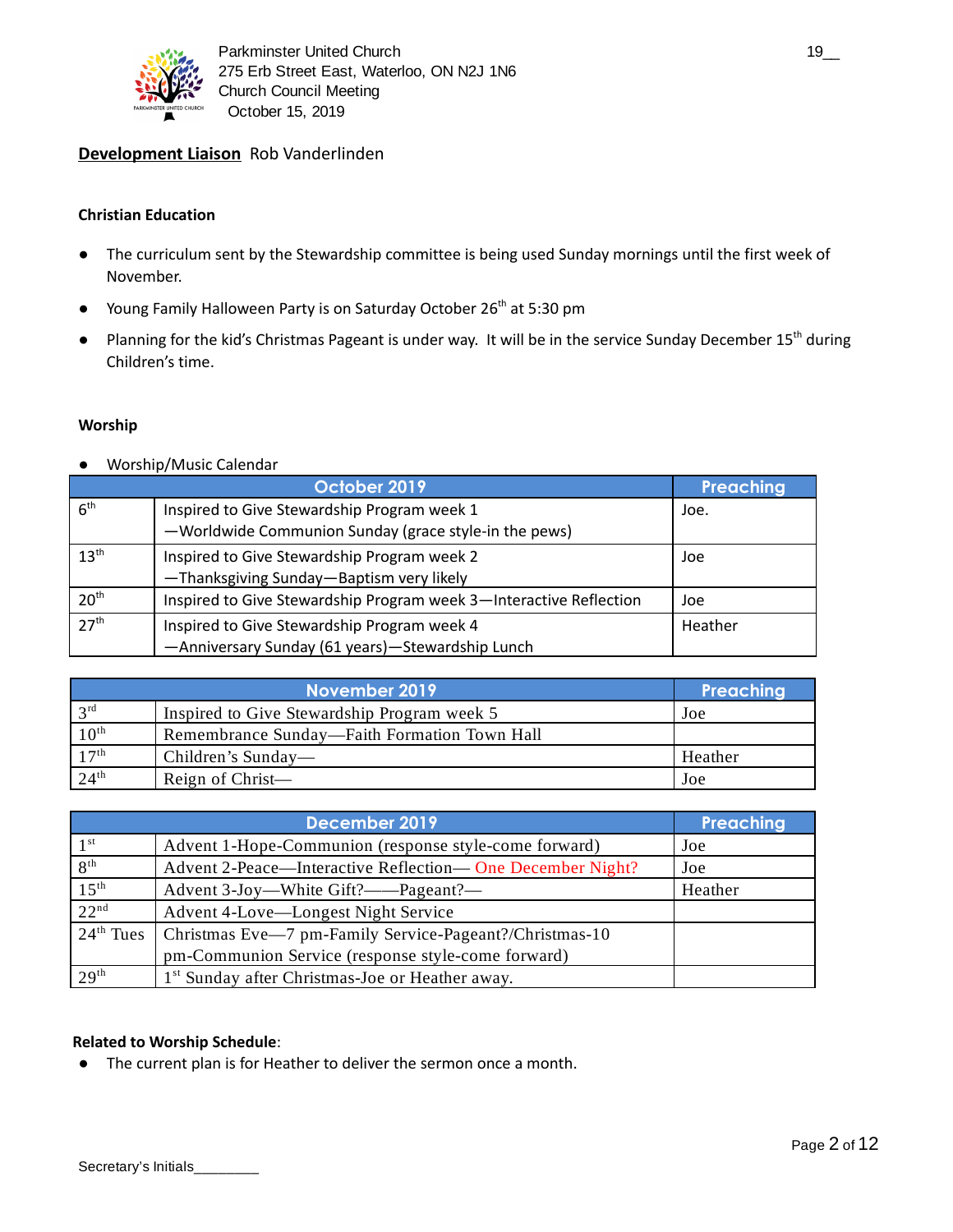

Year-long overview

January: A sermon series on "Community and Change" will cover four weeks. February: Black History Month; Lent begins; Ash Wednesday service will likely be at Parkminster for Waterloo United Churches.

March: A sermon series on "Deep Listening".

April: Holy Week; Easter is April 12<sup>th</sup>, may have a sunrise service is there are enough volunteers and interest May: likely a new members service; Asian Heritage month; on the 24<sup>th,</sup> Joe and Heather will both be away at a meeting, so will need a sub

June: Music Sunday likely the 14<sup>th</sup>; Picnic; Indigenous Sunday

- One December Night may be on the  $8<sup>th</sup>$  rather than the 15<sup>th</sup>. Still to be firmed up.
- Labyrinth walk in September was attended by about 13 people, who gave positive feedback. Considering doing a winter and spring one.

# **Connections Liaison Report** (Don Linkletter)

### **Nominating Committee** (Mary Reynolds)

The Nominating Committee (Mary Reynolds, Liz Forde, Jeanne Foster, Barb Wynne, Jean Wilson, Kathy Shortt, Rev. Joe and Rev. Heather) is now back in action, determining which positions need to be filled in time for the Annual Congregational Meeting, and finding candidates for those positions. The search continues to find someone to fulfill the Treasurer's role. As well, with Maedith Radlein now a non-resident of Waterloo, her vacant position as Past Chair of Council needs to be filled. Committee Chairs will be asked to let the Nomination Committee know of any upcoming vacancies, and to, themselves, identify possible replacements for anyone leaving their committee.

A New Audio-Visual Committee is about to be activated with nine volunteers – some new, some experienced, and some needing additional training. John McMullen and Terry Ridgway will be doing the training in October and December.

Joe Gaspar expressed thanks to Mary Reynolds for pulling together the audio-visual team to support the AV needs on Sunday

### **Membership and Pastoral Care** (Sheril Stinson)

The blessing of the prayer shawls brought awareness to the special work of our prayer shawl knitting group with 19 prayer shawls being distributed after the worship service.

The 'Two by Two' teams will be meeting this month.

Audio-Visual volunteers and trainers have been identified…. (See last paragraph of the preceding report)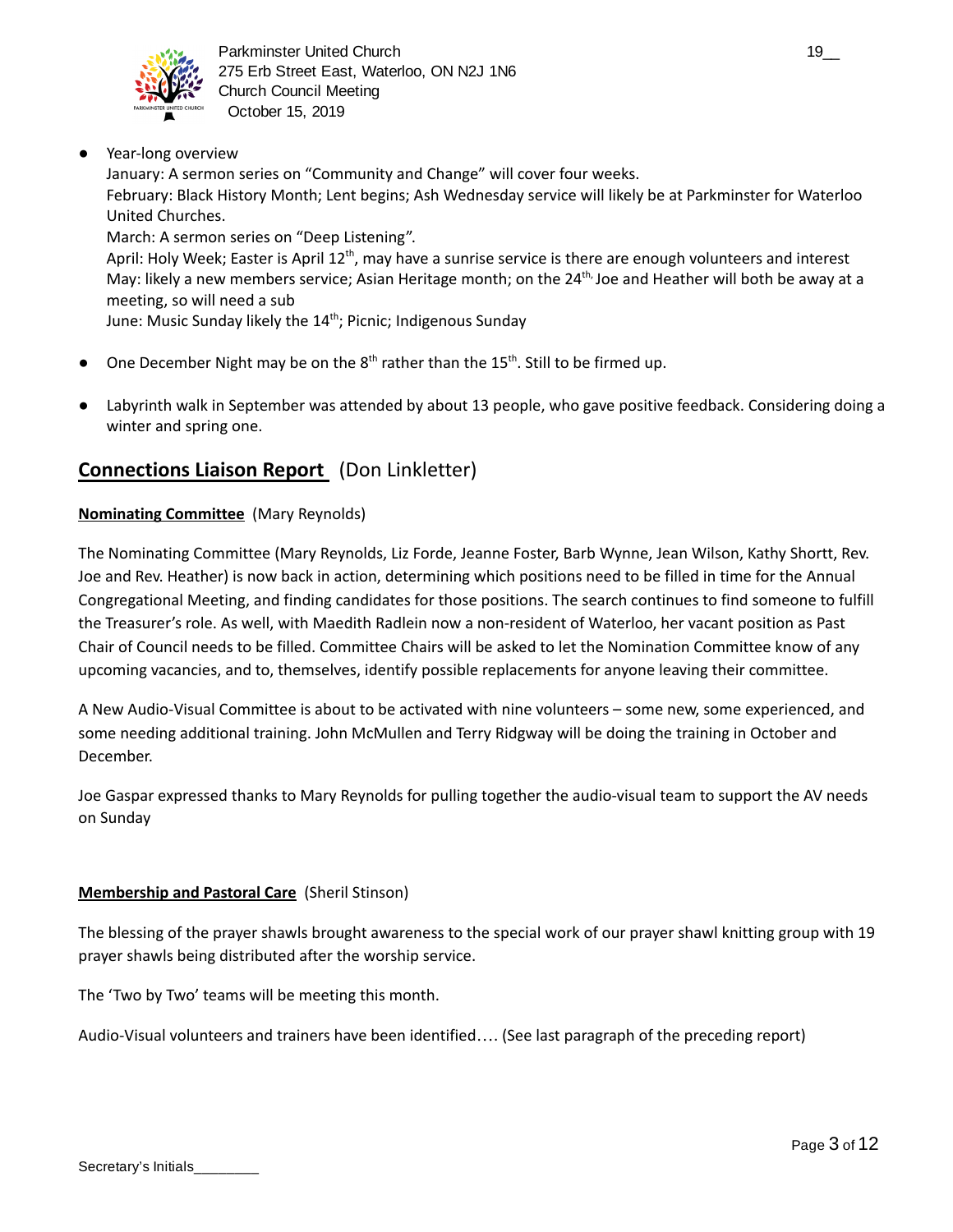

Our Oct. 1<sup>st</sup> speaker from the Alzheimer's Society provided some tips for consideration in making our church more dementia friendly. We would like to talk about some of these potential initiatives and potential play at the November Church Council meeting (if there is space available on the agenda).

### **Communications**

Presently, Laura Mutton is fulfilling the role of our church Administrative Secretary on an interim basis. The church office is now open for business from 10 AM 'til 3 PM Tuesday through Friday. Cliff Snyder of 10 AM Media has said he is willing to help with the set up of our new Website whenever we are ready. We are still waiting to hear when Melanie Chisholm will be able to resume her duties.

Motion by Jim Bowman to accept the Liaison reports. Seconded by Don Linkletter. Carried.

### **6. BUSINESS ARISING FROM THE MINUTES**

# a) Jim Bowman reported on the following Trustee Motion from their last meeting:

- **"Motion** by Ted Oldfield to communicate to Church Council that the trustees of PUC are in support of the Edge Phase One project and would agree to make trust funds available in the amount of \$3,500 if needed. **Seconded** by Jeff Stacey. **Carried**
- b) **Electronic Motion** shared with council. (Kathy Shortt)

Motion by Jim Bowman that Council approve the following people as the Project Committee to work with EDGE on a development strategy: Clare Klingenberg, Bruce Mutton, Heather Power, Bert Blackburn, Terry Ridgeway, Ron Usaty, Andrea Gaspar, Kathy Shortt, John Watson, Rob Hehl, and Jeff Stacey. Seconded by Rob Vanderlinden. Carried

### c) **Financial Committee Recommendations/Brief Update** Maureen Crawford/Rev. Heather Power

- Have decided to put this initiative on hiatus until the EDGE project is done; can look at other opportunities for growth
- Emerging Spirit email
- Broadview has article on speaker series
- 80% of church growth is personal invitation most people stay because they were personally invited to attend church or to an event
- Like Facebook page and your friends will see and could be an engaging way to share who might read it and attend
- Jack Reynolds indicated he is willing to start and run a speaker series; Jack will bring a plan back to the November meeting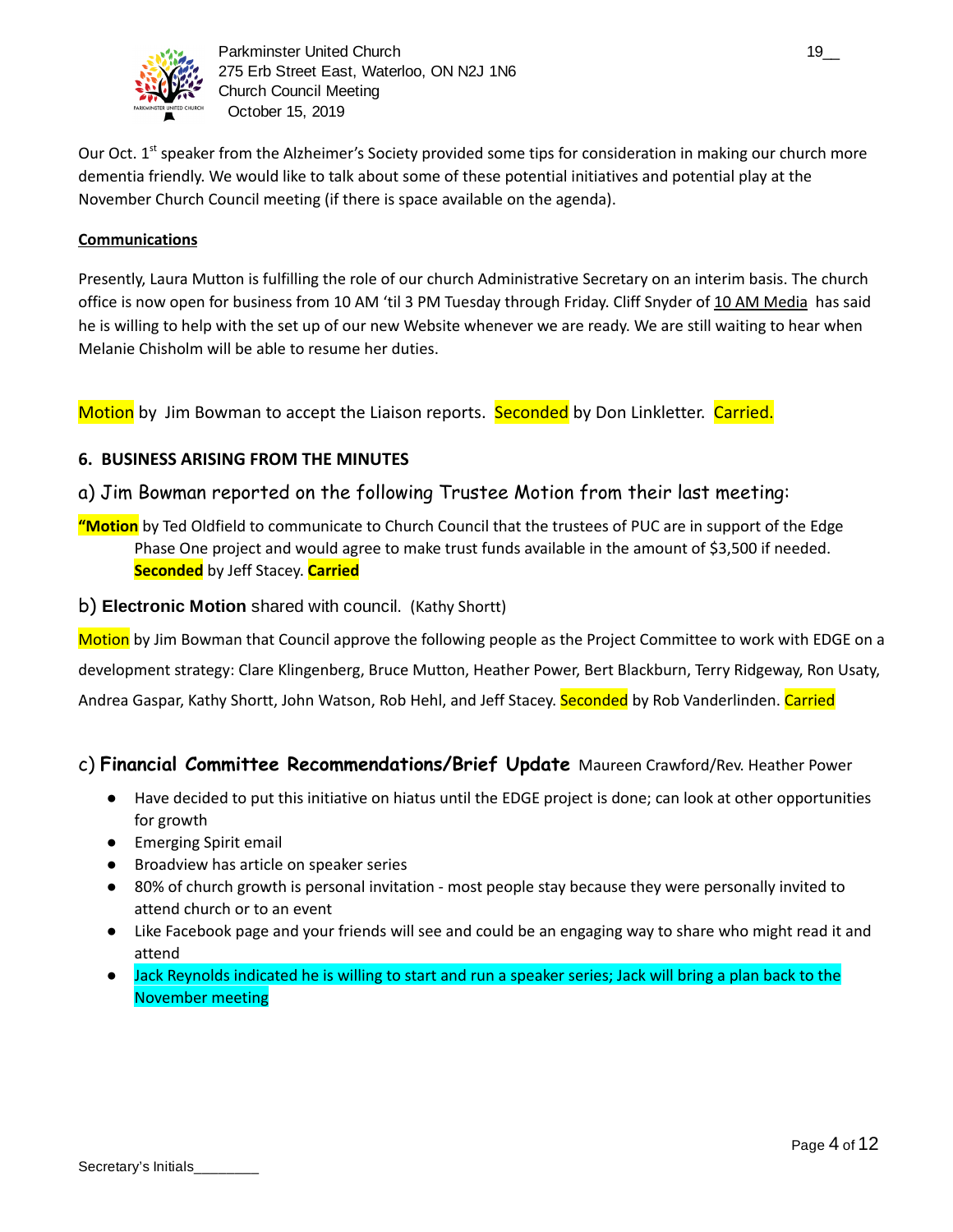

Parkminster United Church 19\_000 and 19\_000 and 19\_000 and 19\_000 and 19\_000 and 19\_000 and 19\_000 and 19\_000 and 19\_000 and 19\_000 and 19\_000 and 19\_000 and 19\_000 and 19\_000 and 19\_000 and 19\_000 and 19\_000 and 19\_000 an 275 Erb Street East, Waterloo, ON N2J 1N6 Church Council Meeting October 15, 2019

### d) **Inspired to Give** - Kathy Short

- Over 100 people signed up for luncheons
- Feeling is one of positivity not a negative feeling about being asked for \$\$
- It is about celebrating the good work that people are doing
- Cost of luncheons is approximately  $$10$ /pp + pizza/juice for kids

Motion by Maureen Crawford that Council send a request to the Trustees for funds to cover the "Inspired to Give" luncheon costs for Oct 19 and 27. Seconded by Jack Reynolds. Carried

Rob MacQueen and the Committee are looking for help

- Write thank you cards at end Oct 28-Nov 5
- Volunteers for cards Kathy Shortt, Jennifer Allan, Maureen Crawford
- Make phone calls to thank attendees after luncheons and to return response cards
- Volunteers for phone calls Kathy Shortt, Maureen Crawford

#### **Committee Visit** – Liz Forde from Inclusive Committee

#### **What are your hopes for the work your committee is doing?**

We are very well known as an inclusive church in the community Work of the Inclusive Committee is done mostly by the committee Still a mild rumbling in the congregation about being inclusive (i.e., why don't we have a Canadian flag?) Even if just one person's life is improved, the work of the committee is so worth it

#### **What would Parkminster look like if your committee accomplished everything you want to accomplish?**

The Committee would not need to be here

#### **Is there something that is holding back the work of your committee?**

The congregation still doesn't have total comfort with someone who is a little different There is a bit of hesitation; not everyone is happy that we are Inclusive

#### **How can Council help?**

Having a potluck on Saturday; very few from Parkminster are at the potluck Come to the potluck and bring a friend Saturday at 6pm; eat 6:30pm; speak at 7:30pm

#### **How do you feel your committee is fulfilling our Mission Statement?**

The Committee is the mission statement

Kathy Shortt will write an article in the next newsletter to clarify why we cannot fly the Canadian flag and Pride flag on the same flagpole

Maureen Crawford will talk to Bert Blackburn about how to go about including a paragraph in the rental agreement about who we are and the values by which we live and work; renters will need to consider whether they are able to abide by our values as well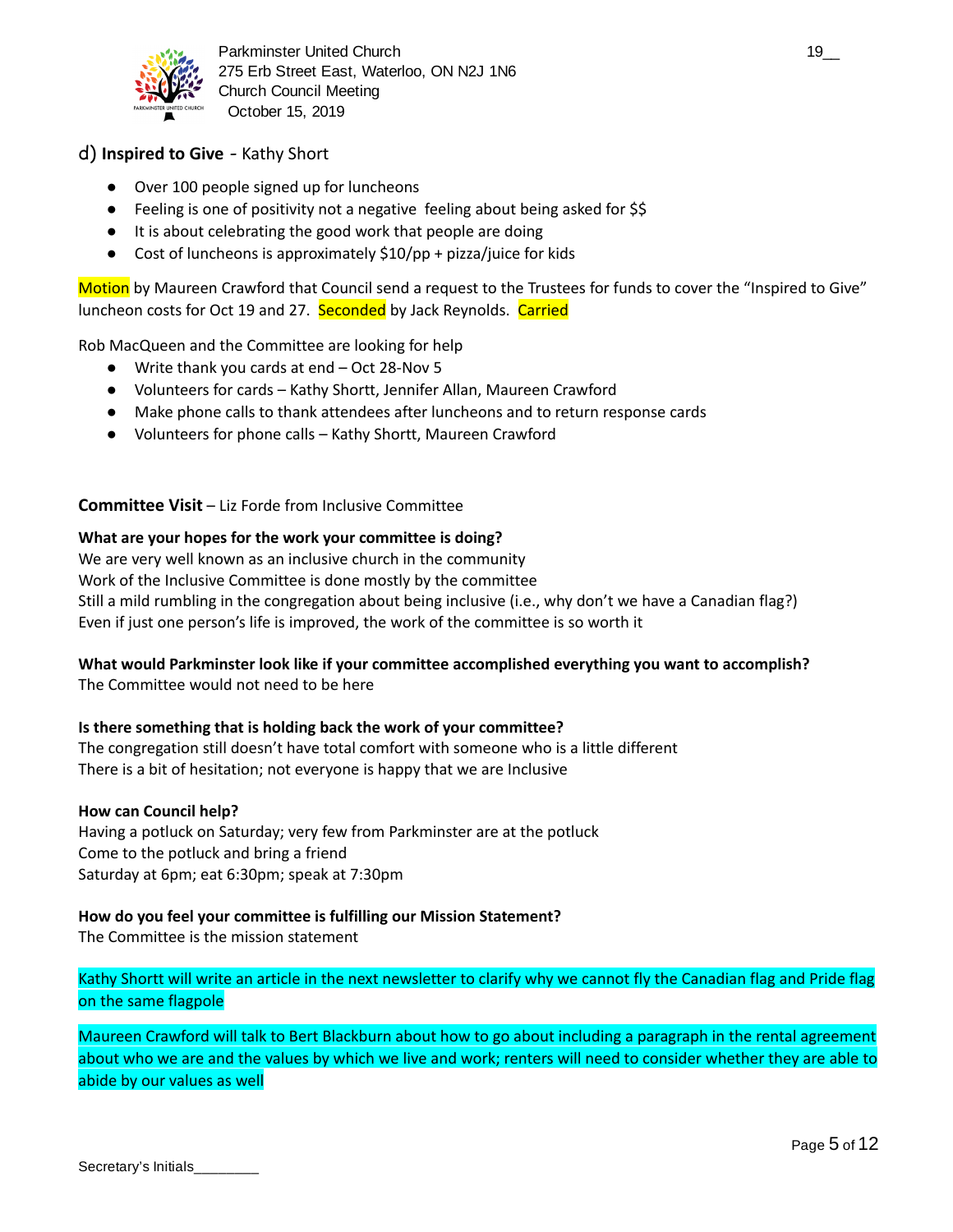

### **a) Road Sign Update** Kathy Shortt

Laura Mutton is working on the event and program messages going on TV screen and Sunday announcement powerpoint; will be working on road sign next

- b) **Faith Formation** Rev. Joe Gaspar and Rev. Heather Power
- Collecting surveys
- Nov 24<sup>th</sup> will have Round Table discussion after service

A recommendation will be brought to Council

#### **NEW BUSINESS**

**7. Financial Report -** Jack Reynolds

#### **Balance Sheet**

a. We have \$280,000 in our chequing and savings accounts. Of that..

-\$144,000 is money we are holding for the externally funded refugee sponsorships for which we have oversight and banking responsibilities.

-\$114,000 is designated for benevolent, CE, capital, outreach and Parkminster refugee sponsor purposes.

b. Our reserve is now \$17,400, down from \$64,800 at the start of the year.

#### **Revenue & Expense Statements**

- 1. Offerings are down by \$4,800 vs this time a year ago.
- 2. Notwithstanding revenue of only \$1,700 from food trucks (after the 50/50 split with Outreach), Special Event revenue was up considerably due to the \$6,000 from the auction in the Spring.
- 3. Other Income and associated expenses were down vs 2018 ytd because of labyrinth and students grants in 2018.
- 4. Total revenue, net of expenses, is down by \$1,800 vs 2018.
- 5. Expenses are \$29,000 higher than 2018. The deficit increased in September by \$8,400, bringing the ytd deficit to \$51,500.
- 6. Nevertheless, if we receive a substantial donation that I've been told is coming, there is a possibility that we could end the year with a deficit that is less than the \$24,000 budgeted.
- 7. Facility costs are up vs 2018 due mainly to roofing and sound system costs. However, the variance will be reduced in October. On Gregg King's advice I am moving the roofing expense to the capital fund.
- 8. Salary and benefit costs are up by \$20,000 vs 2018, reflecting salary increases, Heather's return to work, and the increase from 25 to 30 in Melanie's hours. Our salary costs have been reduced by about \$1,000 during the time that Marilyn Hill has been filling in for Melanie,

Motion by Jim Bowman to accept the September 2019 financial reports. Seconded by Maureen Crawford. Carried.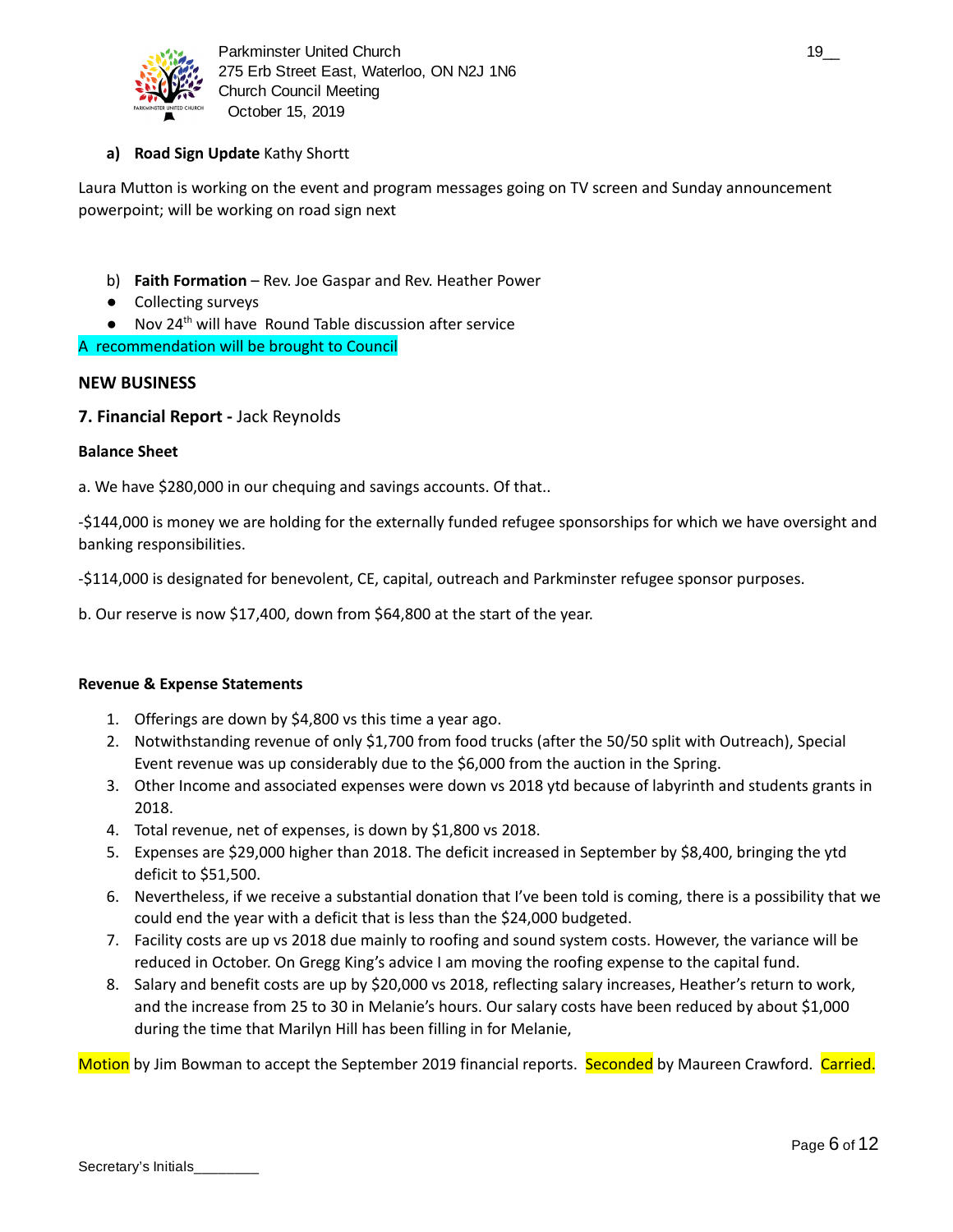

- **8. Faith Formation** Rev. Joe Gaspar and Rev. Heather Power
	- Collecting surveys
	- Nov 24<sup>th</sup> will have Round Table discussion after service

#### Will bring recommendation to Council

#### **9. A.O.B**

Maureen brought forward a recommendation for Council consideration on behalf of the Liaisons: That the three Liaison positions be changed. They would become Council Members at Large for a two-year term.

Liaison Rationale:

- Liaisons feel they aren't reporting much from committees
- Council Bytes takes care of communication back to committees
- Liaison reports sometimes aren't back to committees until next meeting; Liaisons feel it is after the fact and not sure how helpful it is
- Liaison position was originally developed to represent three areas (connections, community, development) on council because the committee chairs would no longer be at the table; committee chairs seem to be less concerned about this now
- With the proposed approach, Liaisons can represent the whole congregation
- Are congregation members comfortable going to council members with their concerns or feedback?
- Committees are getting asked for items on the agenda twice; once from chair once from Liaison

Discussion:

- Jim Perhaps have 3-year terms with new person cycling in
- Kathy It is important that council has information from committees
- Jack perhaps the Liaison role is not needed at all; perhaps the chairs or some of them should come back to the table
- Barb as chair of Governance Committee, noted that with past structure Council was unwieldy; did a lot of investigating and found out what other organizations did; Liaison role was meant to overcome objections of feeling excluded

Council will consider this and come back for further discussion next meeting.

#### **10. Closing Prayer**

**ADJOURNMENT** 

Meeting adjourned at 7:59 p.m. .

#### **NEXT MEETING: November 19, 2019 @ 6:30 p.m.**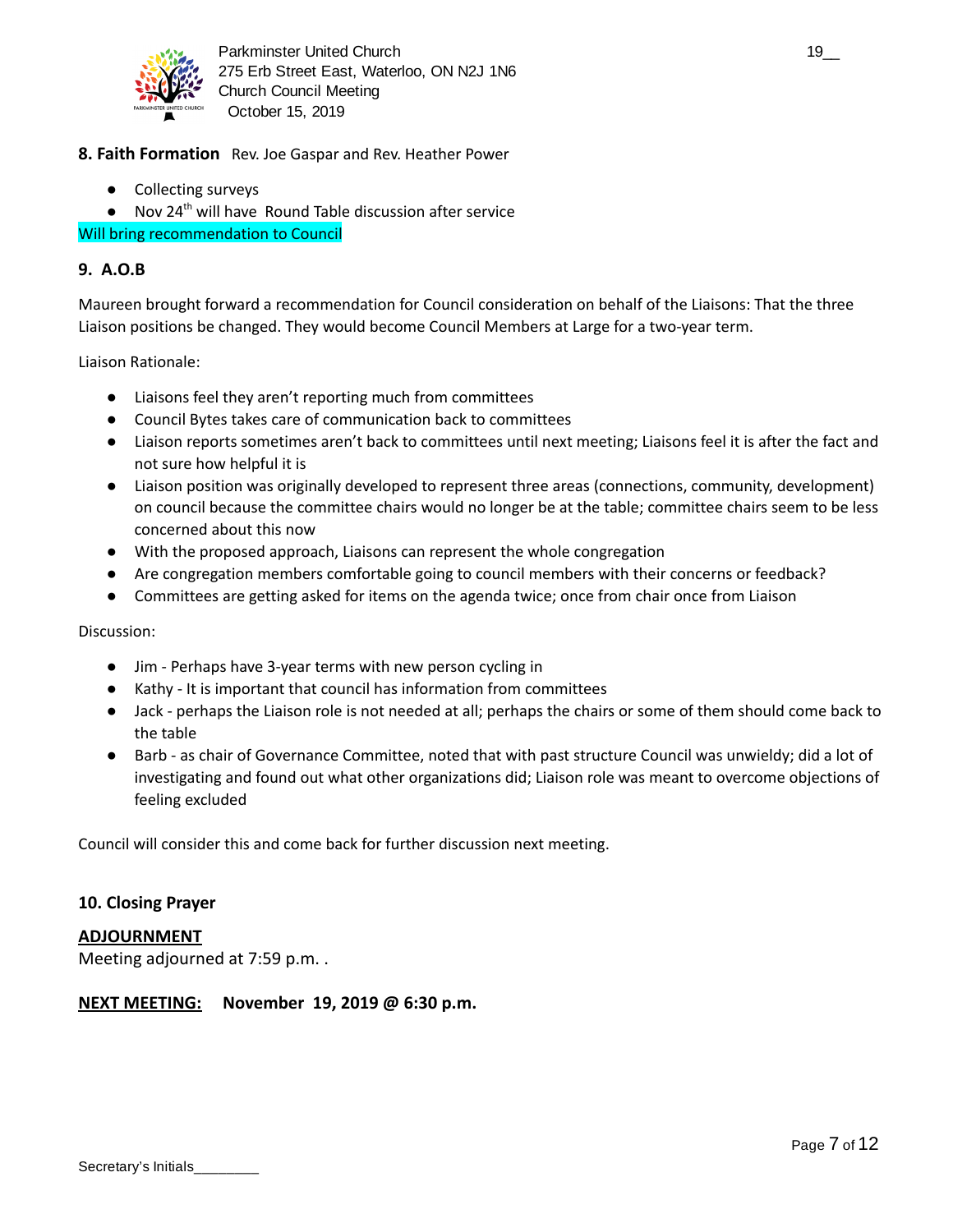

Kathy Shortt, Chair **Kathy Hagedorn Hehl, Secretary Kathy Hagedorn Hehl, Secretary** 

# **Attachments** :

1) Financial Reports (3)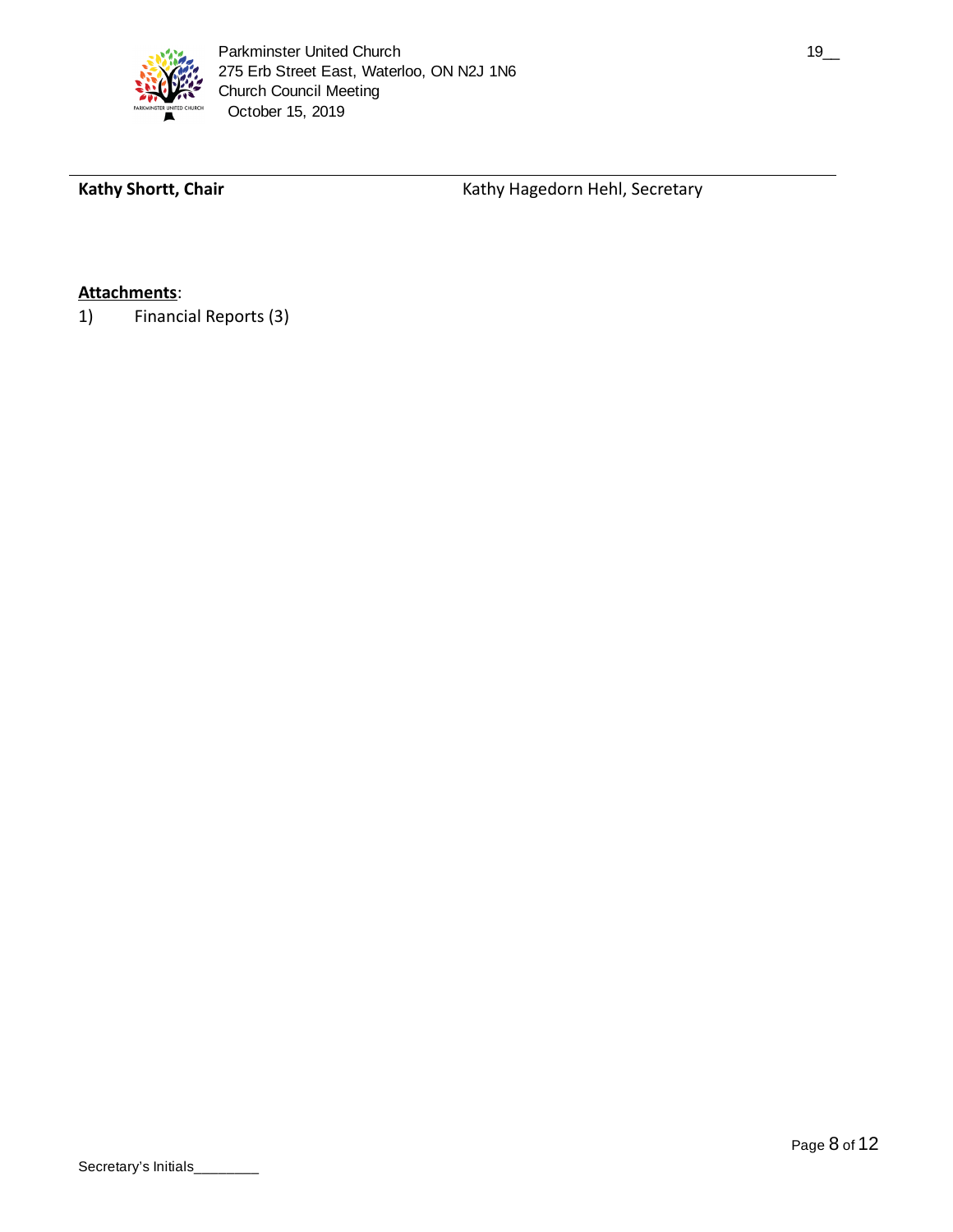

# **September 2019 Revenue Statement vs Budget**

|            |                     |                       |                       | Jan - Sep 19 | <b>Budget</b> | \$ Over Budget | % of Budget |
|------------|---------------------|-----------------------|-----------------------|--------------|---------------|----------------|-------------|
|            |                     | Income                |                       |              |               |                |             |
|            |                     |                       | Endowment             |              |               |                |             |
|            |                     |                       | <b>Fund Transfer</b>  | 2,900        | 2,900         | 0              | 100%        |
|            |                     |                       | Offerings             | 184,664      | 183,069       | 1,595          | 101%        |
|            |                     |                       | Other Income          | 5,965        | 5,300         | 665            | 113%        |
|            |                     |                       | Rental Income         | 13,745       | 13,500        | 245            | 102%        |
|            |                     |                       | <b>Special Events</b> | 7,589        | 6,800         | 789            | 112%        |
|            |                     | Total                 |                       |              |               |                |             |
|            |                     | Income                |                       | 214,863      | 211,569       | 3,294          | 102%        |
|            |                     | Cost of<br>Goods Sold |                       |              |               |                |             |
|            |                     |                       | <b>Event Expenses</b> | 2,581        | 2,550         | 31             | 101%        |
|            |                     | <b>Total COGS</b>     |                       | 2,581        | 2,550         | 31             | 101%        |
|            | <b>Gross Profit</b> |                       |                       | 212,282      | 209,019       | 3,263          | 102%        |
|            |                     | Expense               |                       |              |               |                |             |
|            |                     |                       | <b>Facilities</b>     | 22,594       | 15,260        | 7,334          | 148%        |
|            |                     |                       | Ministry<br>Expenses  | 8,938        | 10,485        | (1, 547)       | 85%         |
|            |                     |                       | Office and            |              |               |                |             |
|            |                     |                       | Administration        | 12,801       | 12,870        | (69)           | 99%         |
|            |                     |                       | <b>Other Expenses</b> | 0            | 540           | (540)          | 0%          |
|            |                     |                       | Salaries and          |              |               |                |             |
|            |                     |                       | <b>Benefits</b>       | 210,033      | 212,024       | (1,991)        | 99%         |
|            |                     |                       | <b>UCC Assess Fee</b> | 9,469        | 9,469         | 0              | 100%        |
|            |                     | Total<br>Expense      |                       | 263,835      | 260,648       | 3,187          | 101%        |
| <b>Net</b> |                     |                       |                       |              |               |                |             |
| Income     |                     |                       |                       | (51, 553)    | (51, 629)     | 76             | 100%        |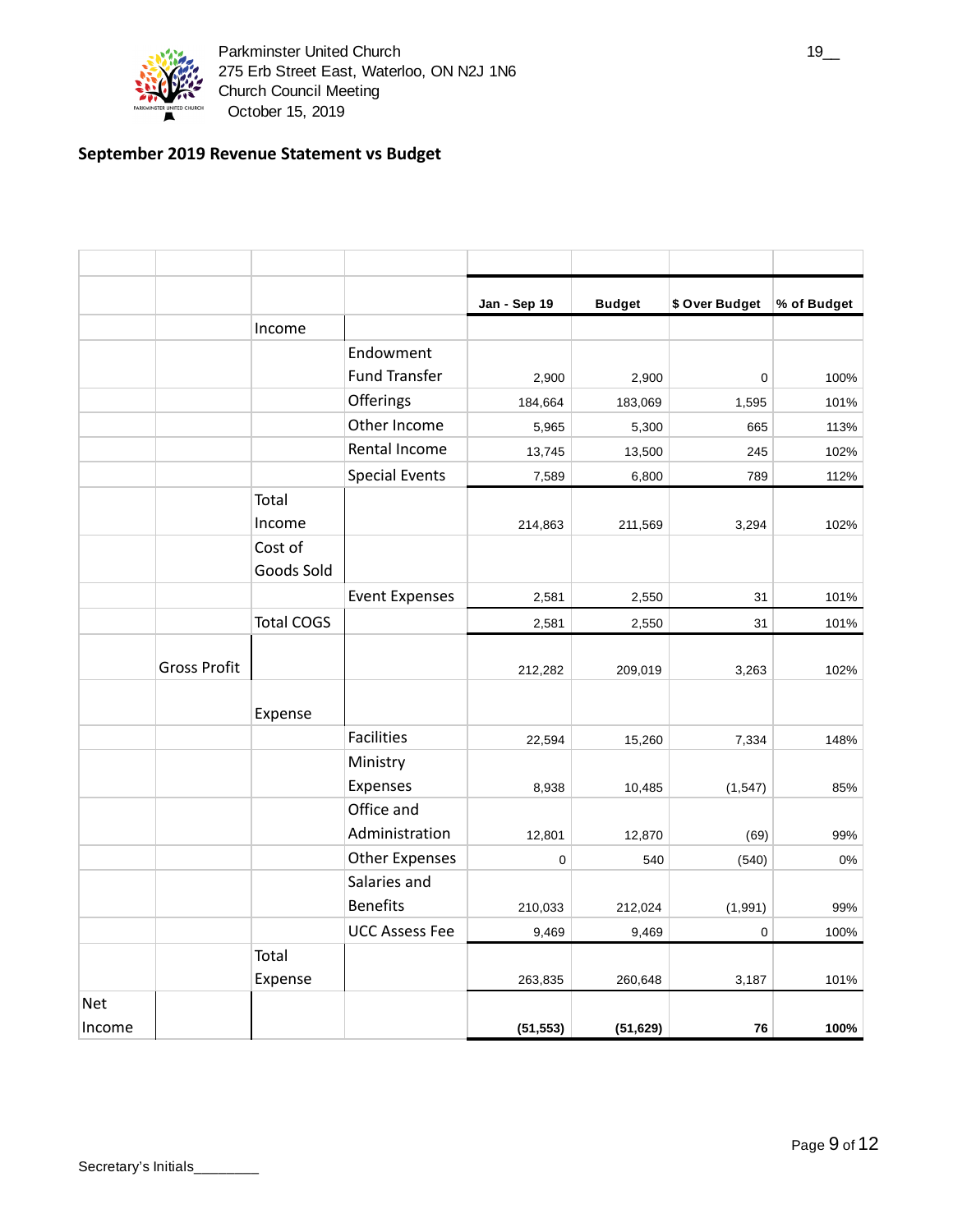

# **Sept. 30, 2019 Balance Sheet**

|                                 |                                       |                                  |                                                  |                                          | Sep 30,<br>19 |
|---------------------------------|---------------------------------------|----------------------------------|--------------------------------------------------|------------------------------------------|---------------|
| <b>ASSETS</b>                   |                                       |                                  |                                                  |                                          |               |
|                                 | <b>Current Assets</b>                 |                                  |                                                  |                                          |               |
|                                 |                                       | Chequing/Savings                 |                                                  |                                          |               |
|                                 |                                       |                                  | Chequing                                         |                                          |               |
|                                 |                                       |                                  | account                                          |                                          | 21,189        |
|                                 |                                       |                                  | Savings account                                  |                                          | 258,750       |
|                                 |                                       | <b>Total Chequing/ Savings</b>   |                                                  |                                          | 279,939       |
|                                 | <b>Total Current</b><br><b>Assets</b> |                                  |                                                  |                                          | 279,939       |
| <b>TOTAL ASSETS</b>             |                                       |                                  |                                                  |                                          | 279,939       |
| <b>LIABILITIES &amp; EQUITY</b> |                                       |                                  |                                                  |                                          |               |
|                                 | <b>Liabilities</b>                    |                                  |                                                  |                                          |               |
|                                 |                                       | <b>Current Liabilities</b>       |                                                  |                                          |               |
|                                 |                                       |                                  | <b>Other Current</b><br>Liabilities              |                                          |               |
|                                 |                                       |                                  |                                                  | Due to Benevolent Fund                   | 7,023         |
|                                 |                                       |                                  |                                                  | Due to Capital Fund                      | 48,762        |
|                                 |                                       |                                  |                                                  | Due to CE Fund                           | 2,472         |
|                                 |                                       |                                  |                                                  | Due to G5 Misc Refugee<br><b>Support</b> | 2,425         |
|                                 |                                       |                                  |                                                  | Due to G5/SAH Dabab                      | 36,338        |
|                                 |                                       |                                  |                                                  | Due to G5/SAH Mhd Talal<br>Arab          | 34,060        |
|                                 |                                       |                                  |                                                  | Due to G5/SAH Mohamad<br>Alshaar         | 35,213        |
|                                 |                                       |                                  |                                                  | Due to G5/SAH Yasin<br>Alabdullah        | 36,216        |
|                                 |                                       |                                  |                                                  | Due to Outreach Fund                     | 23,812        |
|                                 |                                       |                                  |                                                  | Due to Parkminster Refugee               |               |
|                                 |                                       |                                  |                                                  | Fund<br>DuetoParkmnstrResettlemen        | 30,165        |
|                                 |                                       |                                  |                                                  | t Fund                                   | 1,300         |
|                                 |                                       |                                  |                                                  | <b>Extension Council loan</b>            | 7,105         |
|                                 |                                       |                                  |                                                  | <b>HST Payable</b>                       | 2,285         |
|                                 |                                       |                                  | <b>Total Other</b><br><b>Current Liabilities</b> |                                          | 267,176       |
|                                 |                                       | <b>Total Current Liabilities</b> |                                                  |                                          | 267,176       |

Secretary's Initials\_

Page 10 of 12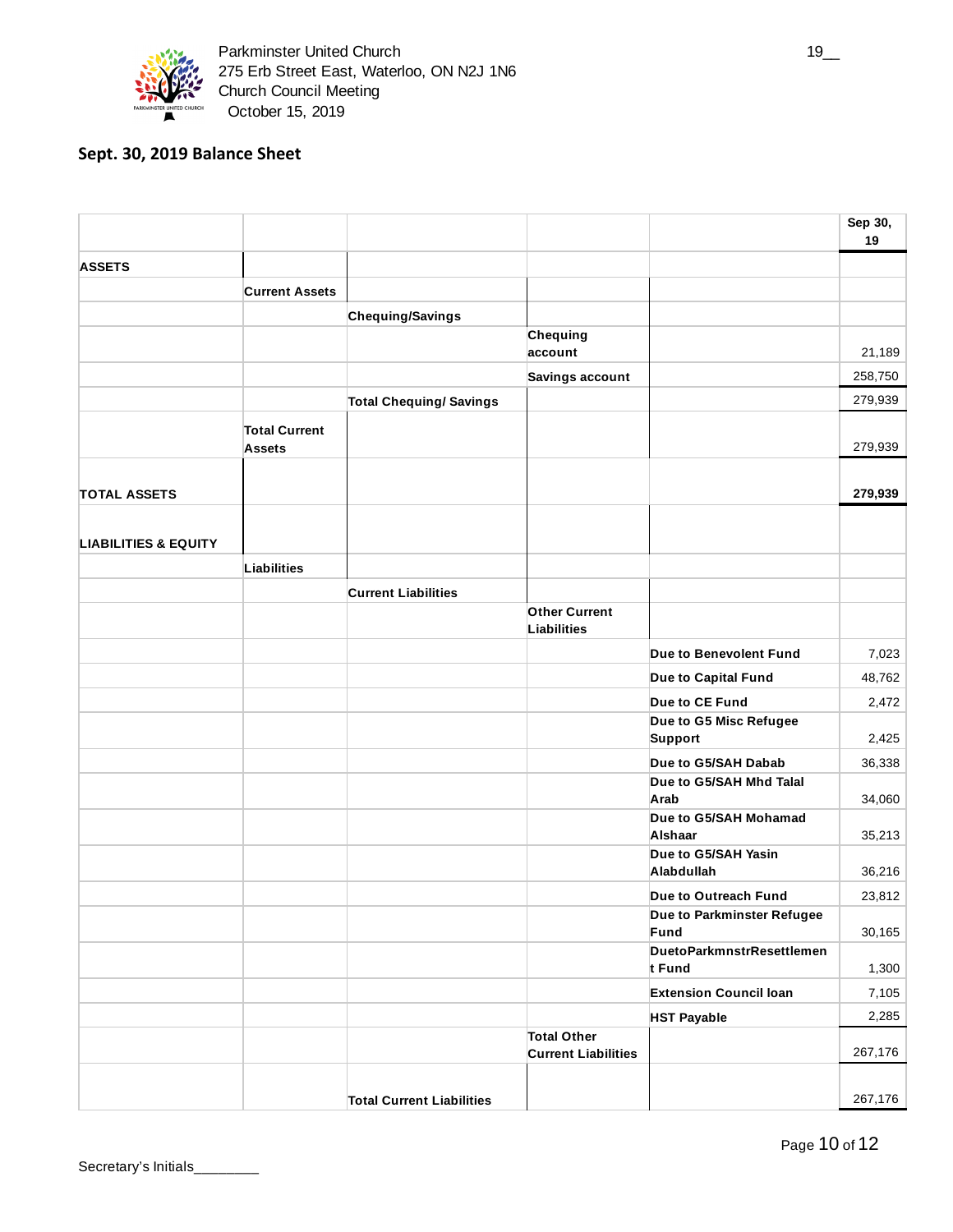

|                                                 | <b>Total Liabilities</b> |                                                 |  | 267,176   |
|-------------------------------------------------|--------------------------|-------------------------------------------------|--|-----------|
|                                                 | Equity                   |                                                 |  |           |
|                                                 |                          | <b>Accumulated Reserves</b>                     |  | 17,360    |
|                                                 |                          | <b>Change in Accumulated</b><br><b>Reserves</b> |  | 46,957    |
|                                                 |                          | Net Income                                      |  | (51, 552) |
|                                                 | <b>Total Equity</b>      |                                                 |  | 12,765    |
| <b>TOTAL LIABILITIES &amp;</b><br><b>EQUITY</b> |                          |                                                 |  | 279,941   |